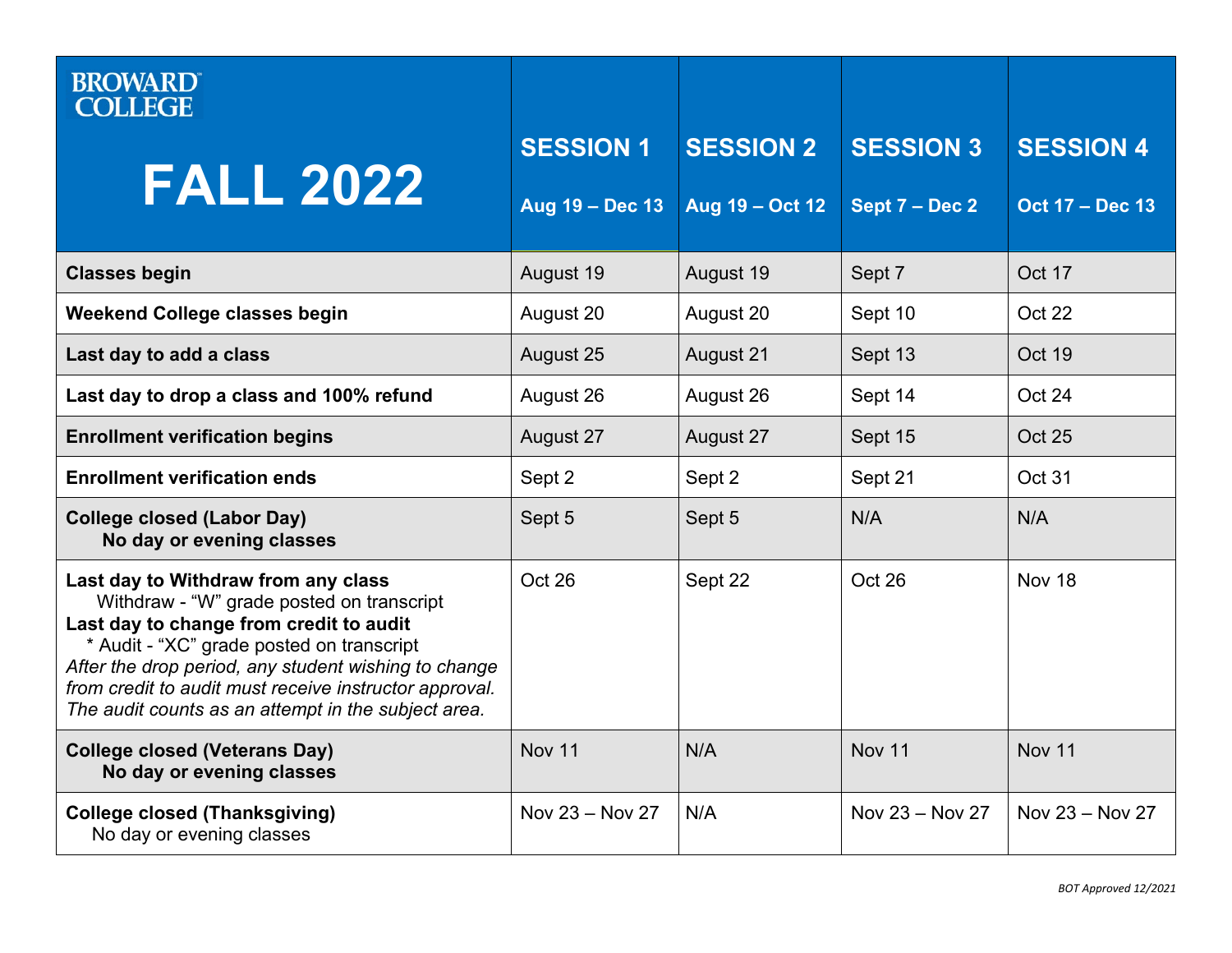| <b>BROWARD</b><br><b>COLLEGE</b>           |                  |                   |                   |                        |
|--------------------------------------------|------------------|-------------------|-------------------|------------------------|
| <b>FALL 2022</b>                           | <b>SESSION 1</b> | <b>SESSION 2</b>  | <b>SESSION 3</b>  | <b>SESSION 4</b>       |
|                                            | Aug 19 - Dec 13  | Aug 19 - Oct 12   | Sept 7 – Dec 2    | <b>Oct 17 - Dec 13</b> |
| <b>Final Examination Week</b>              | Dec $7 - 13$     | Last day of class | Last day of class | Last day of class      |
| Final grades submission deadline - 3:00 pm | Dec 14           | Oct 13            | Dec 14            | Dec 14                 |
| Grades available - student portal "myBC"   | Dec 15           | Oct 14            | Dec 15            | <b>Dec 15</b>          |
| <b>Graduation Ceremony</b>                 | Dec 15           | Dec 15            | Dec 15            | Dec 15                 |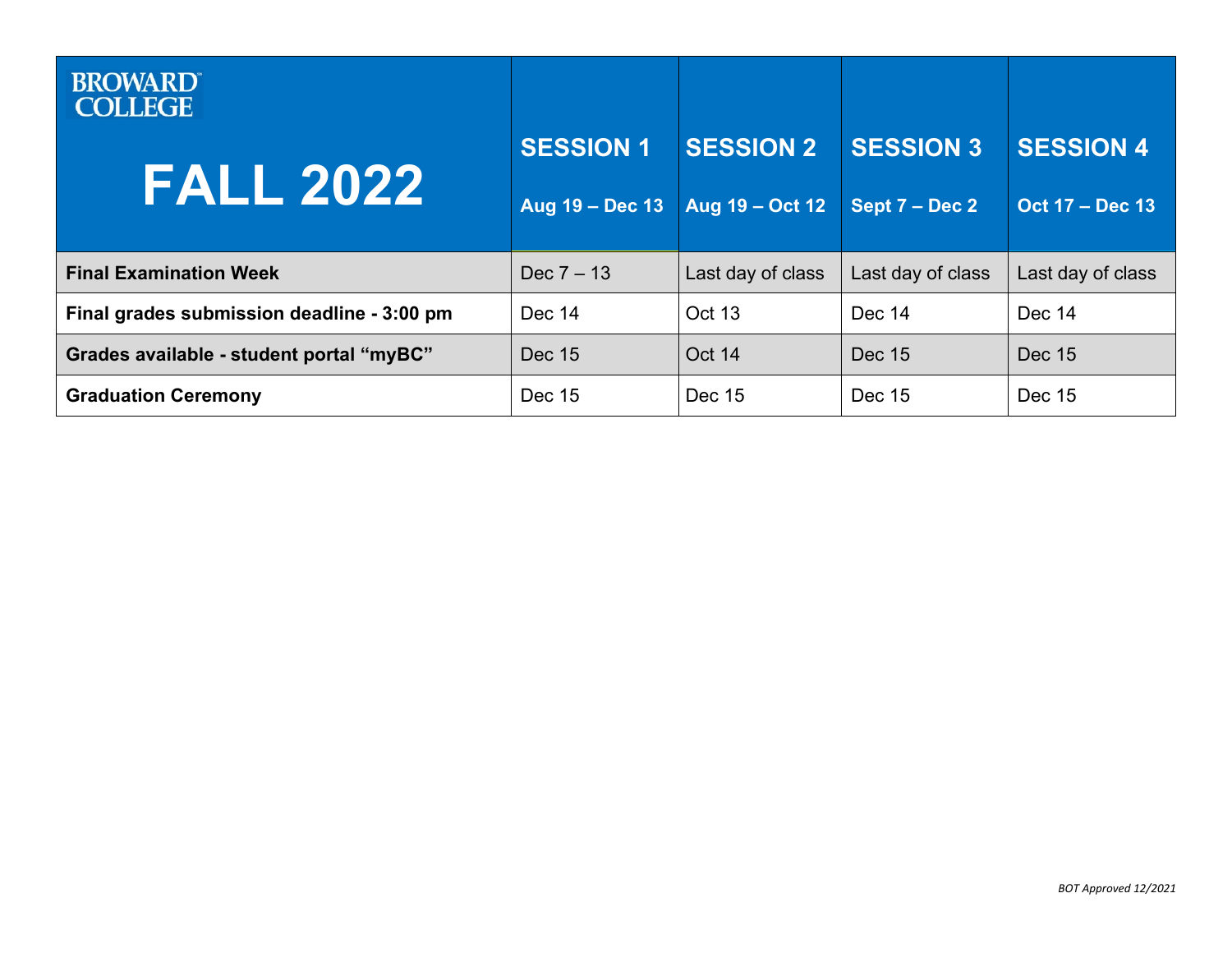| <b>BROWARD</b><br><b>COLLEGE</b><br><b>SPRING 2023</b>                                                                                                                                                                                                                                                                                                 | <b>SESSION 1</b><br>Jan $9 - May 7$ | <b>SESSION 2</b><br>Jan $9 -$ Mar 5 | <b>SESSION 3</b><br><b>Jan 23- Apr 21</b> | <b>SESSION 4</b><br>Mar 16 - May 5 |
|--------------------------------------------------------------------------------------------------------------------------------------------------------------------------------------------------------------------------------------------------------------------------------------------------------------------------------------------------------|-------------------------------------|-------------------------------------|-------------------------------------------|------------------------------------|
| <b>Classes begin</b>                                                                                                                                                                                                                                                                                                                                   | Jan 9                               | Jan 9                               | <b>Jan 23</b>                             | <b>Mar 16</b>                      |
| <b>Weekend College classes begin</b>                                                                                                                                                                                                                                                                                                                   | Jan 14                              | Jan 14                              | Feb 4                                     | Mar 18                             |
| Last day to add a class                                                                                                                                                                                                                                                                                                                                | <b>Jan 15</b>                       | <b>Jan 11</b>                       | <b>Jan 29</b>                             | Mar 17                             |
| Last day to drop a class and 100% refund                                                                                                                                                                                                                                                                                                               | Jan 17                              | Jan 17                              | <b>Jan 30</b>                             | Mar 22                             |
| <b>Enrollment verification begins</b>                                                                                                                                                                                                                                                                                                                  | Jan 18                              | <b>Jan 18</b>                       | <b>Jan 31</b>                             | Mar 23                             |
| <b>Enrollment verification ends</b>                                                                                                                                                                                                                                                                                                                    | Jan 24                              | Jan 24                              | Feb 6                                     | <b>Mar 30</b>                      |
| College closed (Dr. Martin L. King, Jr. Birthday)<br>No day or evening classes                                                                                                                                                                                                                                                                         | Jan 16                              | <b>Jan 16</b>                       | N/A                                       | N/A                                |
| <b>College closed (Professional Development Day)</b><br>No day classes. Evening classes ONLY at 5pm                                                                                                                                                                                                                                                    | Feb 17                              | Feb 17                              | Feb 17                                    | N/A                                |
| <b>College closed (Spring Break)</b><br>No day or evening classes                                                                                                                                                                                                                                                                                      | Mar 6-12                            | N/A                                 | Mar 6-12                                  | N/A                                |
| Last day to Withdraw from any class<br>Withdraw - "W" grade posted on transcript<br>Last day to change from credit to audit<br>* Audit - "XC" grade posted on transcript<br>* After the drop period, any student wishing to<br>change from credit to audit must receive instructor<br>approval. The audit counts as an attempt in the<br>subject area. | Mar 23                              | Feb 10                              | <b>Mar 21</b>                             | Apr 17                             |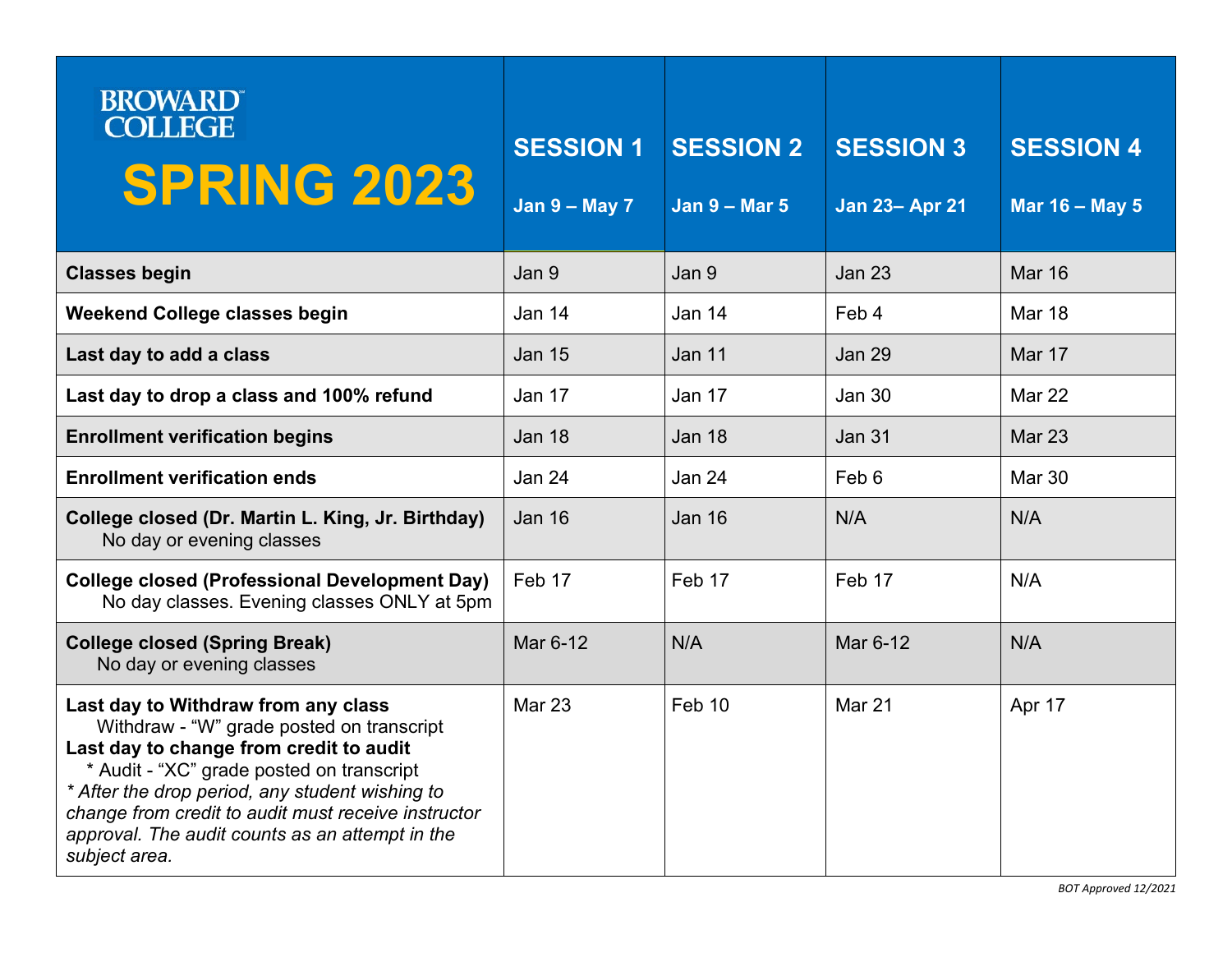| <b>BROWARD</b><br><b>COLLEGE</b><br><b>SPRING 2023</b> | <b>SESSION 1</b><br>Jan $9 - May 7$ | <b>SESSION 2</b><br>Jan $9 -$ Mar 5 | <b>SESSION 3</b><br><b>Jan 23- Apr 21</b> | <b>SESSION 4</b><br>Mar 16 - May 5 |
|--------------------------------------------------------|-------------------------------------|-------------------------------------|-------------------------------------------|------------------------------------|
| Last day of class                                      | Apr 30                              | Mar 5                               | Apr 21                                    | May 5                              |
| <b>Final Examination Week</b>                          | May $1 -$ May 7                     | Last Day of Class                   | Last Day of Class                         | Last Day of Class                  |
| Final grades submission deadline - 3:00 pm             | May 8                               | Mar 13                              | May 8                                     | May 8                              |
| Grades available - student portal "myBC"               | May 9                               | Mar 14                              | May 9                                     | May 9                              |
| <b>Graduation Ceremony</b>                             | May 9                               | May 9                               | May 9                                     | May 9                              |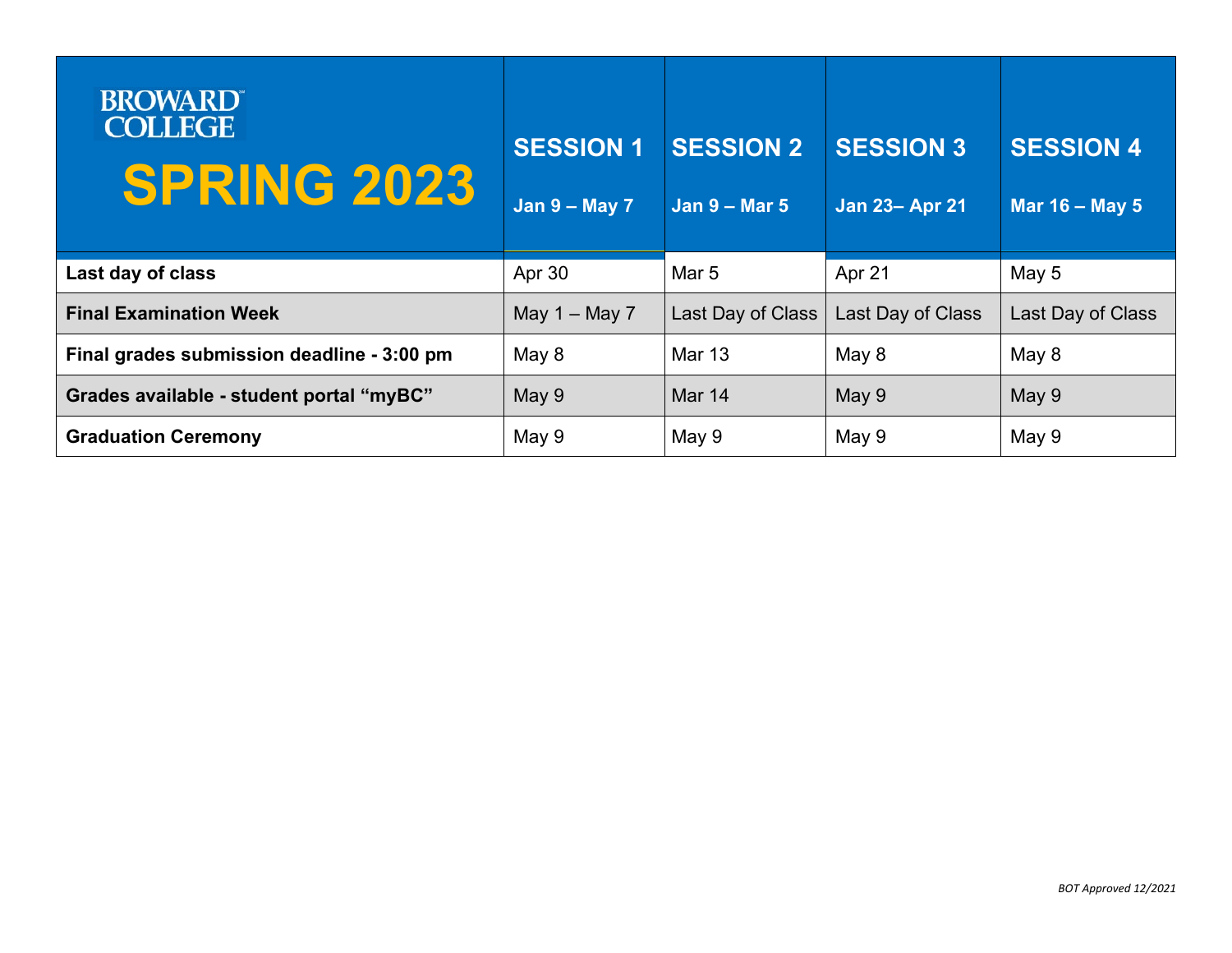| <b>BROWARD</b><br><b>COLLEGE</b><br><b>SUMMER 2023</b>                                                                                                                                                                                                                                                                                              | <b>SESSION 1</b><br>May 16 - Aug 8 | <b>SESSION 2</b><br>May 16 - Jun 26 | <b>SESSION 3</b><br><b>Jun 29 - Aug 8</b> |
|-----------------------------------------------------------------------------------------------------------------------------------------------------------------------------------------------------------------------------------------------------------------------------------------------------------------------------------------------------|------------------------------------|-------------------------------------|-------------------------------------------|
| <b>Classes begin</b>                                                                                                                                                                                                                                                                                                                                | <b>May 16</b>                      | <b>May 16</b>                       | <b>Jun 29</b>                             |
| <b>Weekend College classes begin</b>                                                                                                                                                                                                                                                                                                                | May 20                             | <b>May 20</b>                       | Jul 1                                     |
| Last day to add a class                                                                                                                                                                                                                                                                                                                             | <b>May 22</b>                      | <b>May 18</b>                       | Jul 1                                     |
| Last day to drop a class and 100% refund                                                                                                                                                                                                                                                                                                            | <b>May 23</b>                      | May 23                              | July 6                                    |
| <b>Enrollment verification begins</b>                                                                                                                                                                                                                                                                                                               | May 24                             | May 24                              | July 7                                    |
| <b>College closed (Memorial Day)</b><br>No day or evening classes                                                                                                                                                                                                                                                                                   | <b>May 29</b>                      | <b>May 29</b>                       | N/A                                       |
| <b>Enrollment verification ends</b>                                                                                                                                                                                                                                                                                                                 | <b>May 30</b>                      | <b>May 30</b>                       | July 13                                   |
| <b>College closed (Juneteenth)</b><br>No day or evening classes                                                                                                                                                                                                                                                                                     | June 19                            | June 19                             | N/A                                       |
| <b>College closed (Independence Day)</b><br>No day or evening classes                                                                                                                                                                                                                                                                               | July 4                             | N/A                                 | July 4                                    |
| Last day to Withdraw from any class<br>Withdraw - "W" grade posted on transcript<br>Last day to change from credit to audit<br>* Audit - "XC" grade posted on transcript<br>* After the drop period, any student wishing to change<br>from credit to audit must receive instructor approval.<br>The audit counts as an attempt in the subject area. | July 7                             | June 9                              | July 25                                   |